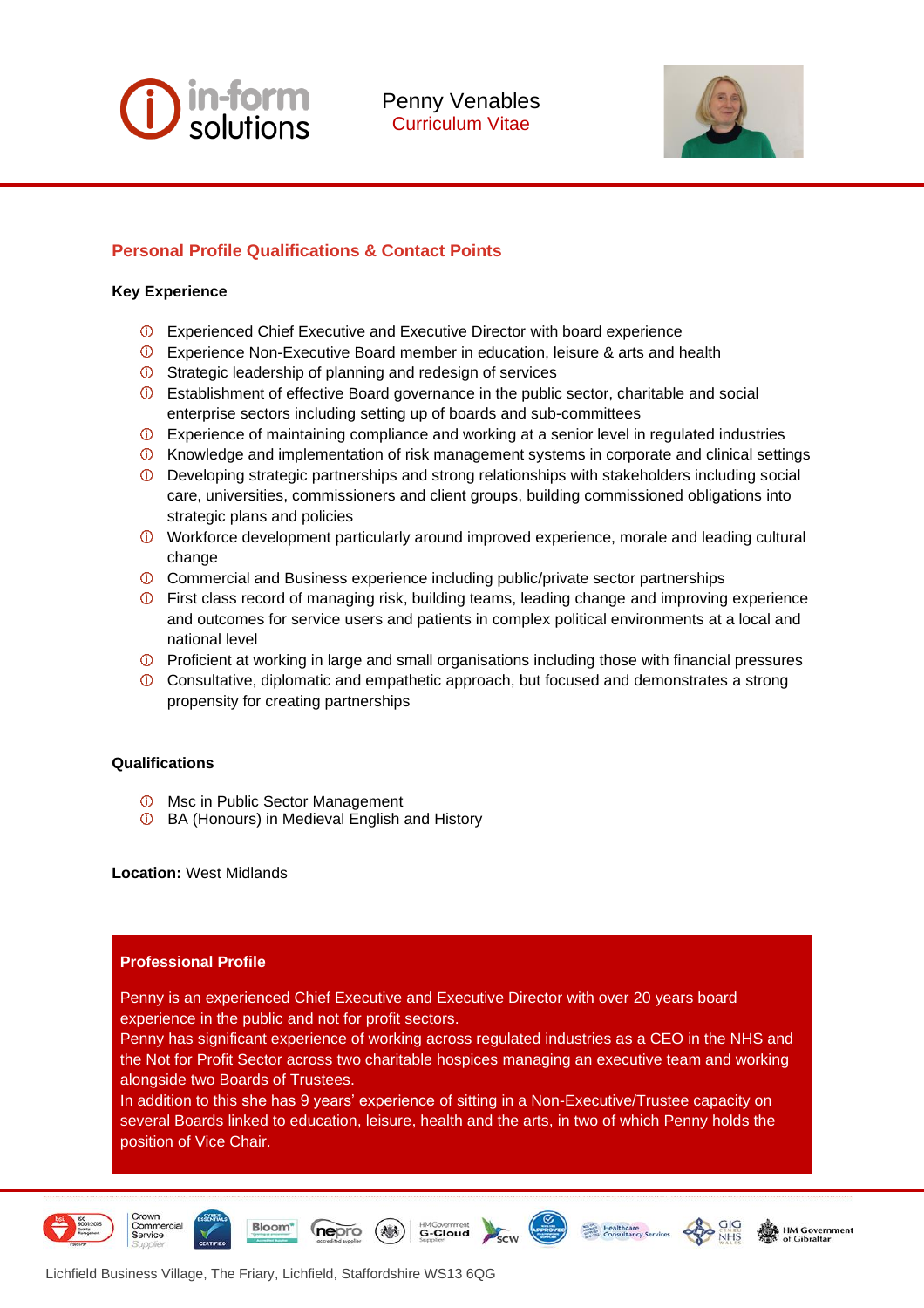



# **Career Summary & Experience**

### **2020 – 2021**

### **Chief Executive - John Taylor and Birmingham Saint Mary's Hospices, Birmingham Turnover: 14 million**

- $\overline{0}$  Work with two boards of directors to look at a merger of the two charities
- $\overline{0}$  Develop and recruit to a joint executive team across the two hospices
- $\circled{1}$  Implemented and oversaw a full governance review of one hospice and revised governance systems and processes.
- Delivered one million pound cost recovery plan to bring one hospice back to balance
- Strengthened relationships with key stakeholders, leading the end of life partnership for the health economy across Birmingham and Solihull
- Brought together a partnership of three hospices to set up a new rapid response service to deal with the Covid-19 pandemic

### **Chief Executive - John Taylor Hospice, Birmingham Turnover: 5.5 million Employees: 140**

- $\Phi$  Work with board of directors to set a positive culture and develop a vision and set values for the organisation for the three-year strategic plan
- $\Phi$  Develop relationships and partnerships with a variety of stakeholder groups including Homeless Charities
- Developed and implemented a three-year strategy including the initiation of retail outlets and establishment of an effective fundraising function
- $\circledcirc$ Revised, consulted and implemented a new set of terms and conditions of service including a new pay and reward scheme for staff, linking this to recruitment and appraisal systems
- Strengthened and remodelled governance systems across the hospice
- $\circledcirc$ Improved risk management systems and processes, strengthened policies and procedures and implemented electronic incident and risk systems to aid regulatory compliance

# **2012 – 2016**

#### **Chief Executive - Worcestershire Acute Hospitals NHS Trust Turnover: 360 million Employees: 5,600**

nepro

- $\circled{1}$  Led a team of executive directors as part of a unitary board to manage all acute medical services across Worcestershire
- Responsible for interpreting and implementing national policy and overseeing delivery of local stakeholder requirements
- $\overline{0}$  Worked with the board and county wide stakeholders on a strategic review of clinical services to reconfigure hospital services across Worcestershire.
- Modernised the delivery of clinical services including, Emergency Medicine, Thrombolysis, Acute Surgery and palliative care to improve patient safety in the county
- Developed a Cancer Centre to introduce Radiotherapy services across the county and stop long travel times for patients to other centres
- $\overline{0}$  Worked with politicians, local and nationally on changes to healthcare and policy decisions
- $\circledcirc$ Worked as part of a number of multi-agency boards across the county with social services, clinical commissioning groups, voluntary bodies and the county council on improving services and process across boundaries.





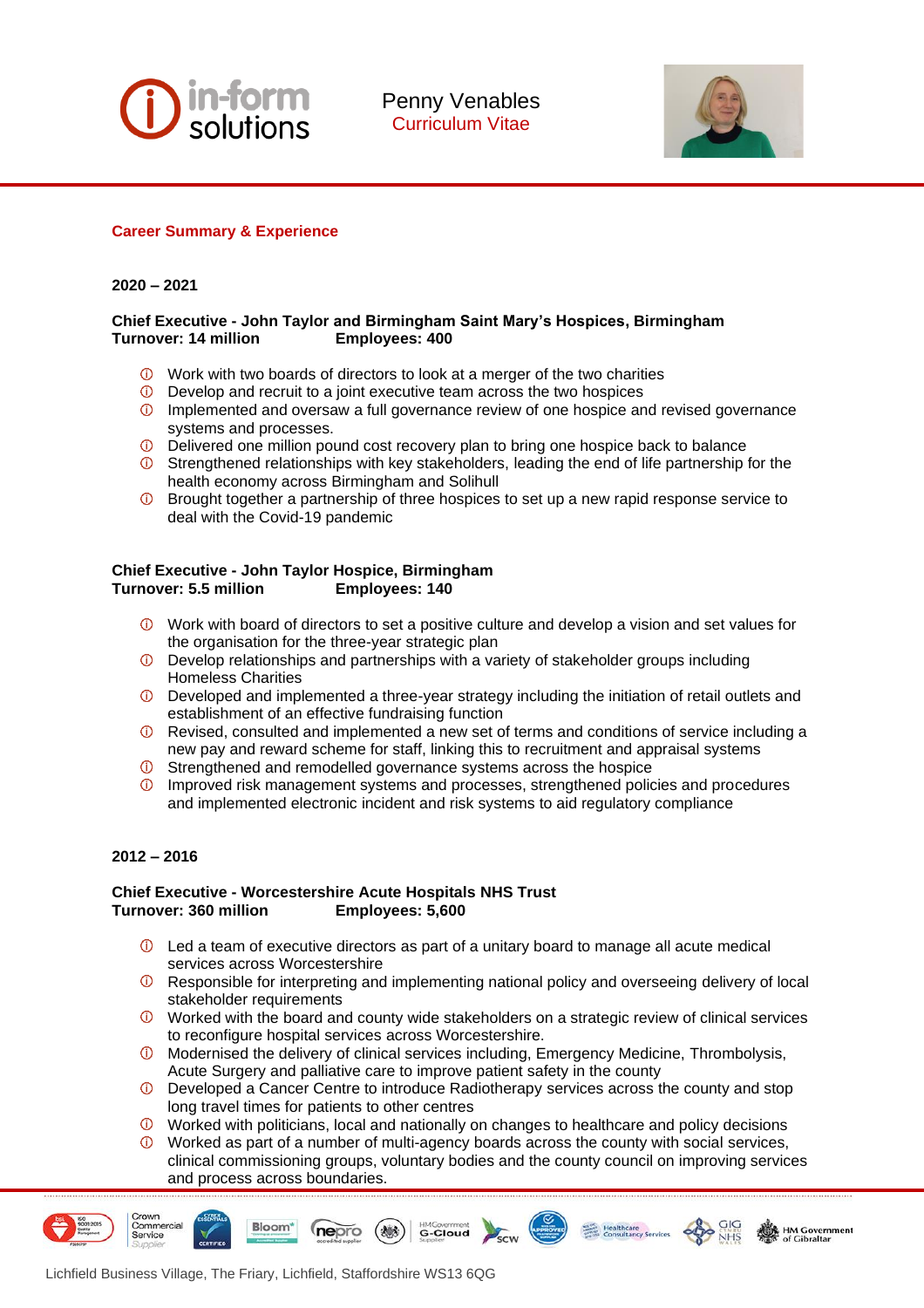

Penny Venables Curriculum Vitae



#### **2006-2012**

#### **Chief Executive - Royal Orthopaedic Hospital NHS Foundation Trust Turnover: 86 million**

- Led an Executive Director team as part of a unitary board to oversee the delivery of routine and highly specialised national orthopaedic services
- Developed key performance indicators and improved board scrutiny of targets and financial performance while delivering 4% cost improvement programmes year on tear by the introduction of continuous improvement programmes based on lean working
- $\Phi$  Led the organisation to achieve Foundation Trust status with a new structure of regulation
- Worked on national policy and review of orthopaedic services as part of the National Spinal Taskforce overseeing the production of its national report for the Chief Medical Officer to influence future policy in relation to spinal services
- Established commercial partnerships with the BMI group to expand services and reduce waiting times for surgery
- Assisted in the establishment of The Orthopaedic Alliance, acting as chair for three years to influence and lobby nationally for changes in service provision and national price.

#### **2003 – 2006**

#### **Chief Operating Officer – Royal Wolverhampton Hospitals NHS Trust Turnover: 390 million Employees: 6,000**

- Executive Director on the board leading all the divisional management teams including the  $\circledcirc$ clinical directors of service to operationally oversee the hospital and its performance requirements
- $\circledcirc$ Led on Contract negotiations with commissioners of services, responsibilities included negotiation of contract income totalling over £250,000,000 with a variety of Consortia, Regional and Local commissioners.
- $\circledcirc$ Significant experience of performance management systems and processes, overseeing the successful delivery of financial and operational targets
- Working with key national bodies such as NHS Modernisation Agency and Emergency Care Networks to improve Emergency Care, reduce length of stay and improve timely discharge
- Delivered change management programmes to redesign the way services were delivered, consulting with staff and staff side organisations on terms and conditions and work pattern changes
- $\Phi$  Active participation in workforce development and support including as member of the mentorship scheme for black and ethnic minority group in NHS

#### **1999 – 2003**

#### **Director of Operations – Birmingham Women's Healthcare NHS Trust Turnover: 100 million Employees: 1,500**

Executive director sitting on the board of directors and leading the divisional management teams across all clinical services in the hospital and community.



Lichfield Business Village, The Friary, Lichfield, Staffordshire WS13 6QG